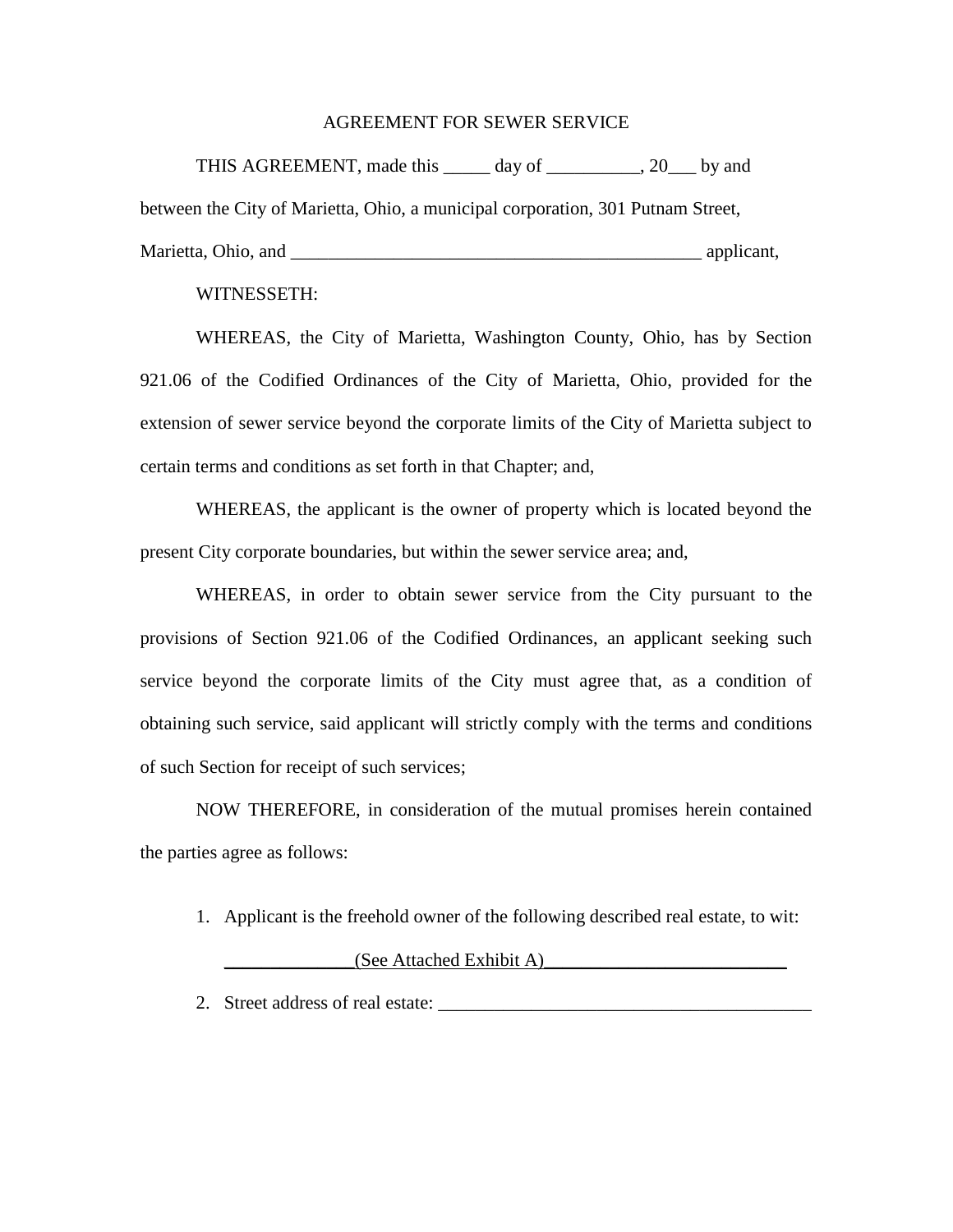- 3. Applicant agrees to pay any tap and/or permit charges required for tapping into the sewer lines, and to abide by the terms and conditions of Resolution No. <u>\_\_\_\_\_\_\_</u> granting the tap in question.
- 4. The applicant will pay the applicable sewer rates as established by the City.
- 5. The applicant agrees to exert all efforts to obtain annexation of his property to the City of Marietta. The applicant further agrees that if persons other than the applicant, who can legally do so, petition for annexation of property to the City and said property includes the property of applicant, applicant shall raise no objections to the annexation and will cooperate in any and all respects including signing the annexation petition. The applicant further agrees that if at any time he sells the property or any part thereof for which City sewer service application is being made, said applicant will require as a condition of purchase, that the purchaser enter into a similar agreement with the City of Marietta, and applicant will cause a restrictive covenant to be placed in the deed to purchaser which covenant will require the purchaser and all subsequent purchasers to exert all efforts to obtain annexation of said property to the City of Marietta.
- 6. It is further agreed by the applicant as a condition of obtaining City sewer service that if at any time applicant fails to carry out the provisions of this agreement, the City sewer service to the property may be terminated by the City upon ten (10) days written notice.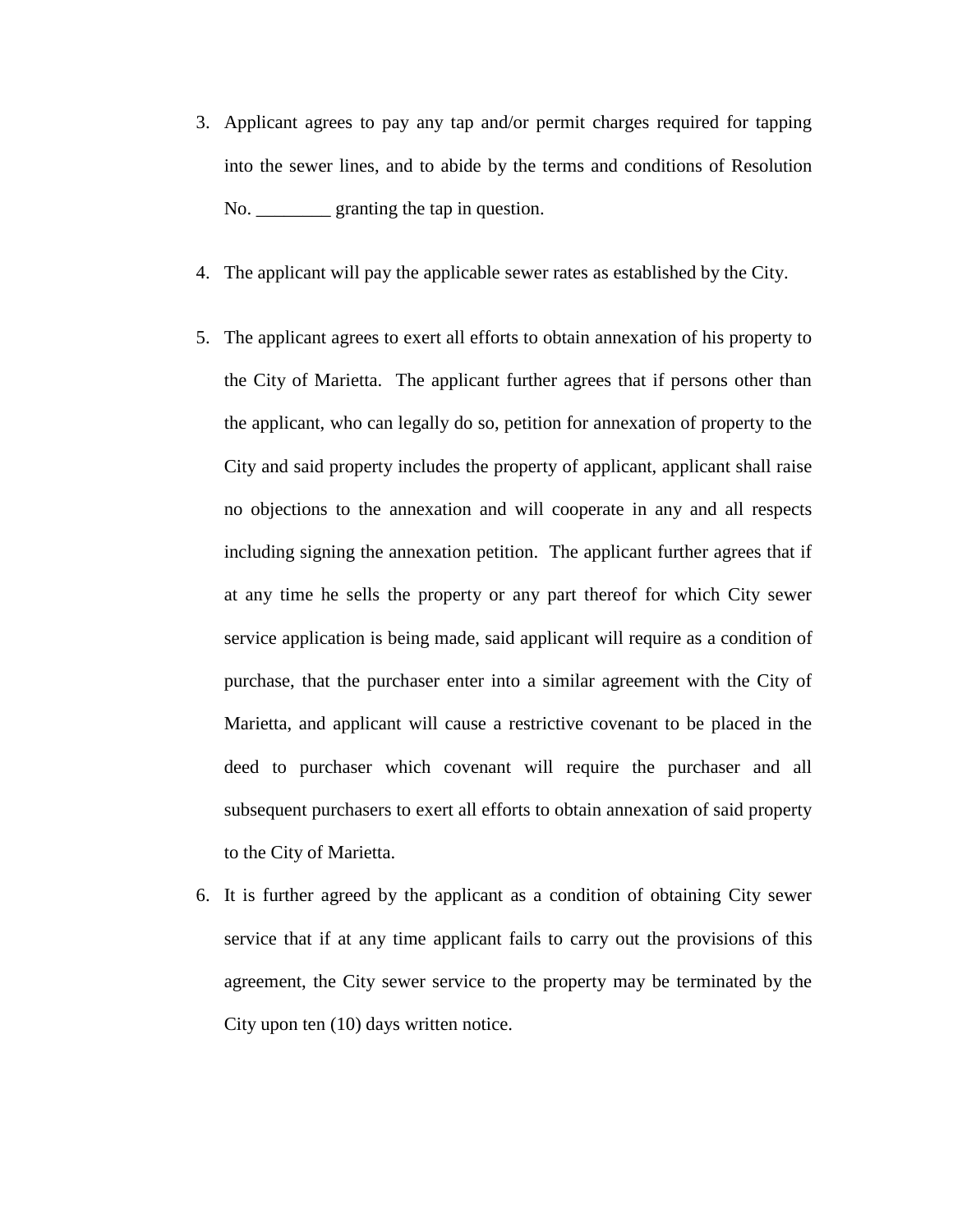7. Each applicant for the City's sewer service, by the acceptance of such service, subjects the above-described property to all restrictions, covenants and the jurisdiction, rights and powers of the City, created or reserved by this agreement, and all restrictions, covenants, rights and privileges of every character herein created and all obligations hereby imposed, shall run with the land and bind every owner of any interest as though the provisions of this agreement were recited and stipulated at length in each and every deed transferring the above property. The violation of any restriction or condition, or the breach of any covenant or provisions herein contained shall give the City the right to enjoin, abate or remedy by appropriate legal proceedings, either in law or equity, the continuance of any breach.

IN WITNESS WHEREOF, said applicant has hereunto set his/her hand to duplicates hereof, on the day and year first above written.

WITNESSES: THE CITY OF MAREITTA, OHIO

\_\_\_\_\_\_\_\_\_\_\_\_\_\_\_\_\_\_\_\_\_\_\_\_\_\_\_\_\_ \_\_\_\_\_\_\_\_\_\_\_\_\_\_\_\_\_\_\_\_\_\_\_\_\_\_\_\_\_ As to City By: Jonathan Hupp, Director of Public Safety and Service

\_\_\_\_\_\_\_\_\_\_\_\_\_\_\_\_\_\_\_\_\_\_\_\_\_\_\_\_\_ As to City

APPLICANT:

As to Applicant Applicant:

\_\_\_\_\_\_\_\_\_\_\_\_\_\_\_\_\_\_\_\_\_\_\_\_\_\_\_\_\_ \_\_\_\_\_\_\_\_\_\_\_\_\_\_\_\_\_\_\_\_\_\_\_\_\_\_\_\_\_

As to Applicant

\_\_\_\_\_\_\_\_\_\_\_\_\_\_\_\_\_\_\_\_\_\_\_\_\_\_\_\_\_